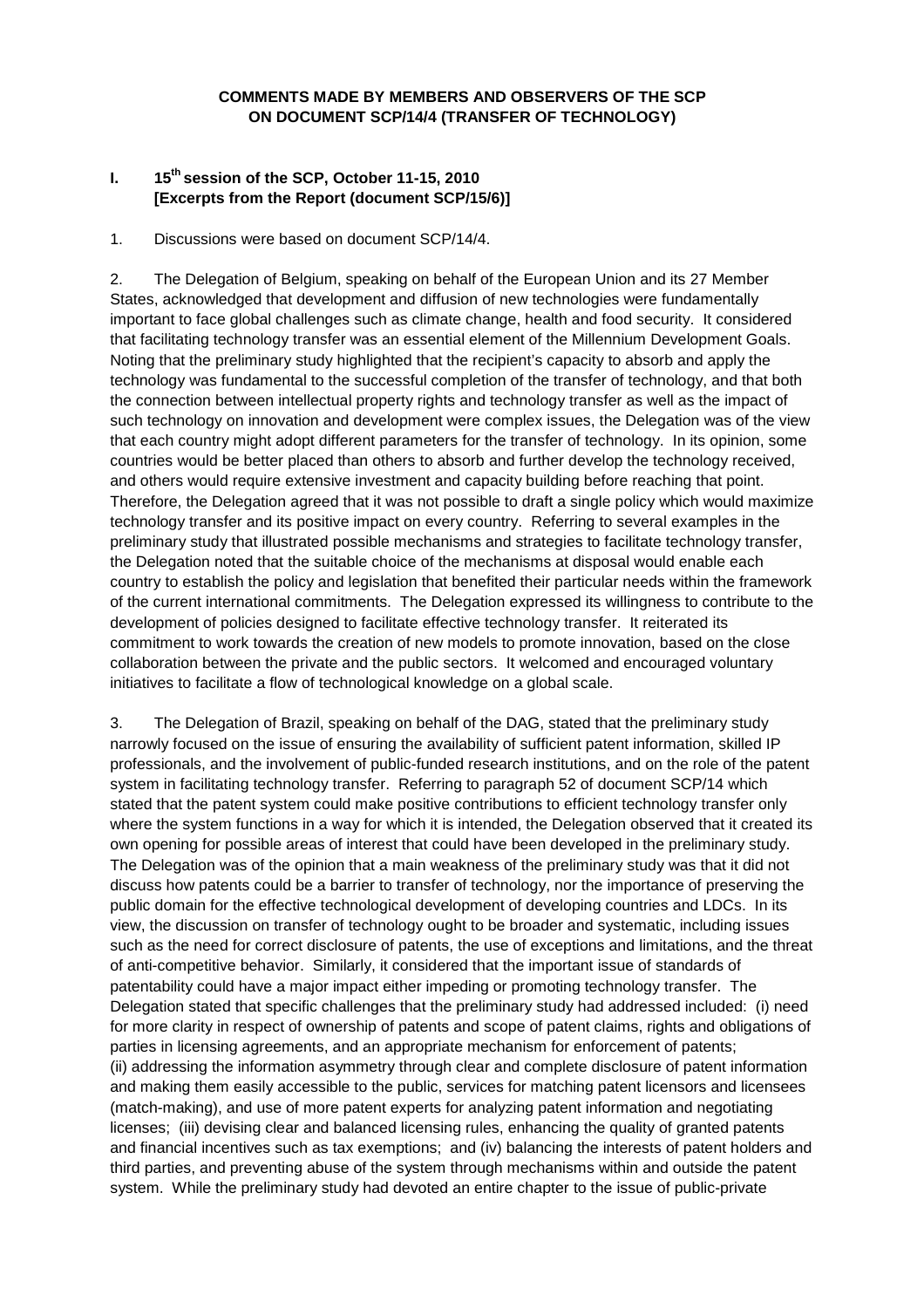partnerships, including on the role of universities and public research institutions and the private sector, the Delegation recalled that, in developing countries and LDCs, the level of government support for research in public research institutions was low due to limited resources, in comparison to the level in developed countries. The Delegation, therefore, was of the view that models such as the Bayh-Dole in the United States of America could be a misleading venture to extrapolate on. Furthermore, in its opinion, the narrow focus on licensing of patented inventions ignored the fact that most of the economic contributions of public sector research institutions had historically occurred without patents. The Delegation expressed its belief that the 14 Recommendations of the WIPO Development Agenda provided a guiding framework for development-oriented transfer of technology. They should be demand-driven, transparent, neutral, accountable, and take into account the special needs of developing countries, in particular LDCs. The Delegation reminded the Committee of Article 66.2 and 67 of the TRIPS Agreement, which required Members to implement obligations relating to technical cooperation and transfer of technology. The Delegation considered that the discussion on transfer of technology ought to be broader and systemic, including issues such as the need of a correct disclosure of patents, the use of exceptions and limitations or the threat of anti-competitive behaviors. In its view, the capacity of absorption was paramount for the adaptation and further development of the technology, considering the different technology demands of the countries. Therefore, the Delegation supported a comprehensive assessment of the situation, including providing information on the level of transfer of technology reached, and also a deep understanding of the relation between transfer of technology and innovation. In its opinion, only then could public policies be adjusted to reach the desired level of effectiveness. The Delegation stated that it's goal was to reach concrete and verifiable results in a reasonable lapse of time, since one way of spreading the benefits brought by intellectual property rights was by putting into good use the obligations related to technological transfer and cooperation. The Delegation therefore made specific proposals that should follow the preliminary study as follows: (i) further study should analyze barriers to technology transfer arising from patents, i.e., why the Bayh-Dole model might not work in developing countries that were not endowed with similar technological capacity that existed in the United States of America when it was introduced (to foster patenting by universities and linkages to industry); (ii) there was a standing proposal for convening an international commission or experts' group nominated by Member States to address issues pertaining to technology transfer identified above, and particularly, on the use of flexibilities in patent law (i.e., exclusions, limitations and exceptions) for promoting technology transfer; (iii) to organize a forum to exchange countries' experiences on technology transfer in an upcoming session of the SCP.

4. The Delegation of the Russian Federation highlighted the importance for its country of the preliminary study contained in document SCP/14/4 on the issue of transfer of technology, due to its link to the patent system, to trade, to investments and licensing, as well as to various problems that emerged on national and international level, in particular the issues of abuse of patent rights and balancing those rights with the users of those technologies, which were relatively new aspects for consideration in its country. Informing about new legislative activities undertaken in its country in that area, in particular Chapter 77, Part IV of the Civil Code on transfer of joint technologies, the Delegation noted that those laws implemented the strategic national priorities and transition to market economy and reflected the state policy of the Russian Federation in the area of research and development that would create the right economic conditions to bring innovative and competitive products to a market. The Delegation stated that the important issue remained to be resolved was the issue of a balance between the interest of the government and the patent holders in the realization of their rights. In conclusion, the Delegation expressed its interest in continuing the discussions on the issue of transfer of technology in the SCP.

5. The Delegation of El Salvador stressed the importance of questions tackled in the preliminary study, although it was a general study containing no conclusions. Noting the activities carried out in other sectors of WIPO, for example, various projects carried out by the sector headed by Mr. Takagi in which El Salvador had been participating, the Delegation suggested that WIPO carry out concrete joint projects in the area of transfer of technology.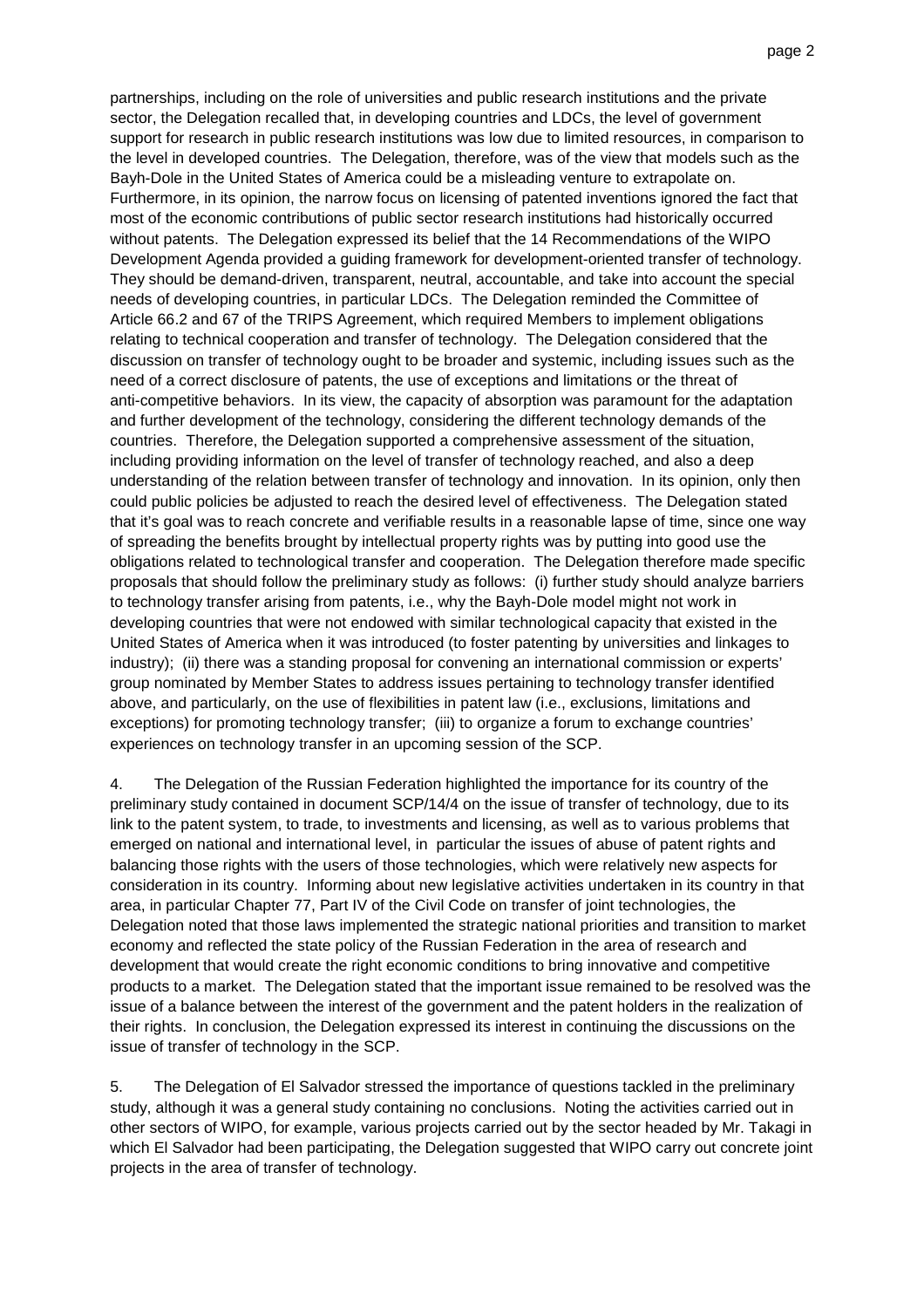6. The Delegation of India expressed its appreciation to the Secretariat for bringing out the study highlighting the various issues in the world of transfer of technology. The Delegation however observed that there were still some important issues which needed to be examined in greater detail so that patents did not become impediments to seamless transfer of technology. The Delegation also expressed agreement with the concerns expressed by the Delegation of Brazil in that regard. In its view, the sufficient and unambiguous disclosure of an invention in a patent document played a very important role in the dissemination of information and adaptation of technology. However, the Delegation observed that patent holders often did not disclose the required information in a clear and succinct manner to enable third parties to reproduce the patented invention, which directly affected the quality of patents, as well as the diffusion of technology. The Delegation further emphasized that the disclosure alone did not enable technology transfer, as there were other issues which remained to be highlighted. The Delegation explained that often the patent holders, particularly the big players, had been using patent trolls and patent thicket as a strategy to defer a smooth procedure for transfer of technology. Therefore, the Delegation suggested that the study should further examine as to how the patent system could better contribute to the seamless transfer of technology to narrow down the gaps. In addition, the Delegation suggested that a special study could be undertaken as a future work program in critical areas, such as food security and public health, in order to understand how the patent system could be used in a sui generis way to allow frequent transfer of technology in developing countries. In its view, the issue of technology transfer was a central point to the Development Agenda which was cross-cutting in WIPO's agenda. Therefore, the Delegation reiterated its proposal to put in place an independent commission to examine that subject in greater detail and come out with specific implementable suggestions and recommendations, taking into account the socio-economic conditions and technological advancement of developing countries. It suggested that such a study examine the flexibilities in the patent law to facilitate the transfer of technology for development.

7. The Delegation of Venezuela stated that transfer of technology was an issue of vital importance. Noting that patents did not necessarily lead to transfer of technology which was an issue particularly related to the implementation of the Millennium Development Goals, to the issues of climate change and food security, the Delegation shared the observations made by the Delegation of Brazil, speaking on behalf of the DAG.

8. The Delegation of Egypt supported the statement made by the Delegation of Brazil on behalf of the DAG. It referred to its intervention made at the previous session of the SCP with regard to paragraph 176 of document SCP/14/10 Prov.1.

9. The Delegation of Burkina Faso supported the statement made by the Delegation of Brazil on behalf of the DAG. Referring to the TRIPS Agreement, in particular Article 66, the Delegation stated that developing countries were still waiting for the materialization of those provisions which had not been achieved since the establishment of the Agreement. The Delegation underlined the importance of transfer of technology for resolving problems in developing countries which were also relevant to developed countries, for example, a clandestine immigration and problems of employment.

10. The Representative of ALIFAR, noting that the issue of transfer of technology was a complex topic, stated that, as indicated in the Report of the Commission on Intellectual Property Rights in 2002, what was important in terms of IP was not whether it promoted trade or foreign investment, but rather how it assisted or hindered developing countries in the process of obtaining access to the technology which it required for its development. The Representative observed that while there were numerous factors relating to technology transfer, an essential aspect was the capacity of developing countries to absorb foreign knowledge and exploit and adapt it to its own needs. To that end, the Representative underlined the importance of the level of local development and capacity through education and investment in R&D to the success of technology transfer. In her view, developing countries should also evaluate certain tools such as the adoption of measures including tax exemptions or reductions for firms which granted licenses for the use of technology in their territories, the creation of appropriate legal framework on competition and incentive programs to promote scientific activities. As regards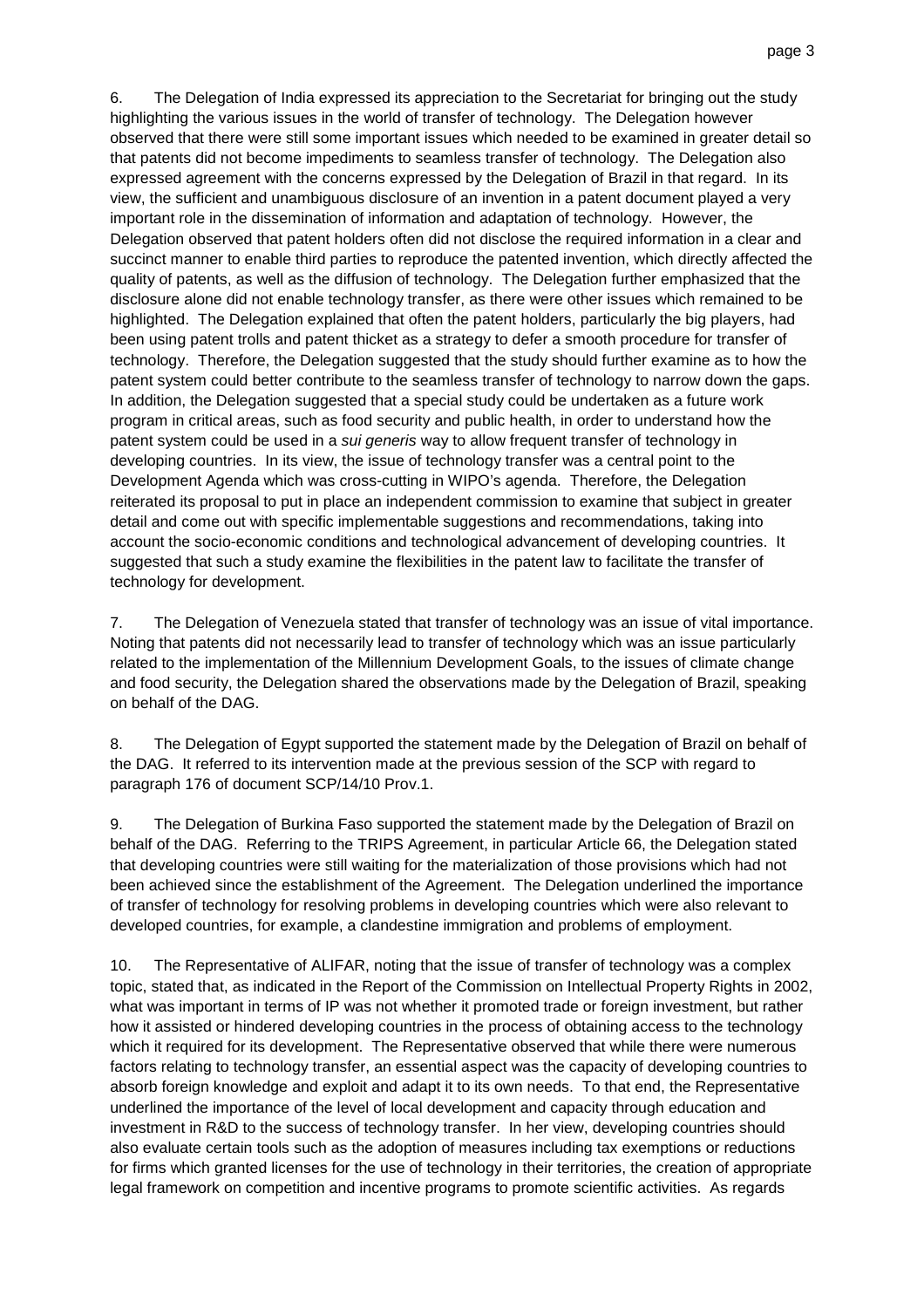developed countries, the Representative observed that they did not appear to have significantly contributed to the transfer of technology, and had not taken steps to promote it in accordance with Article 66.2 of the TRIPS Agreement. The Representative stated that, in some sectors, such as in the pharmaceutical sector, patents functioned like an impregnable barrier which was used effectively to ensure and prolong market exclusivity for as long as possible. The Representative further stated that, not only was there no technology transfer, but in general, patent documents did not enable the reproduction of the invention even for non- commercial purposes. Patents should disclose inventions in a clear and complete manner, which, in her view, was an obvious requirement as an compensation to the exclusive rights. In agreement with what was stated in paragraph 71 of document SCP/14/4, the Representative noted that the quality of granted patents might also have repercussions for the effectiveness of technology transfer, since the proliferation of low quality patents diminished legal certainty as regards the validity of patents and in turn increased the transactions costs concerning the transfer of knowledge. The Representative observed that the increase in the number of patents filed and granted every year, the poor quality of patents and the strategies to prolong the life of patents which hinder the production and marketing of generic medicines were a reality in both developed and developing countries. In her opinion, they were not supportive to the objectives formulated in Article 7 of the TRIPS Agreement which stated that IP rights should contribute to the transfer and dissemination of technology. However, the Representative viewed the study of the issue of transfer of technology by the SCP positively, and considered that further discussions might enlighten the way in which the asymmetries between countries could decrease and encourage industrial development, in particular, in strategic sectors linked to health. She further stated that if countries had a solid pharmaceutical industry with sufficient manufacturing capacity, health needs might be more appropriately met, there would be fewer obstacles for using flexibilities under the TRIPS Agreement and mechanisms as complex as the Decision of August 30, 2003 on the Implementation of Paragraph 6 of the Doha Declaration on the TRIPS Agreement and Public Health would not be necessary.

11. The Representative of ITSSD stated that the preparation of the preliminary study on technology transfer reflected only the first step in the technology transfer process. To elucidate some of the many steps included within technology transfer, the Representative mentioned the art of contractual licensing between willing buyers and sellers based on most available current information; the need to develop or learn how to develop a triple helix of collaboration between the public sector, the academic and the private sector; the proper use of the federally funded research and the stream through which the research money would flow to the various parties of the triple helix; a commercialization which was named to be very important part of technology transfer transcending basic research and development; and lastly, the role of the market participant in the triple helix and the need to assess the market value in the particular market of the invention both in its early stages and in its market-ready stage. Those issues were the ones to be addressed in order to facilitate efficient technology transfer mechanism based on patents, or, in some cases, based on trade secrets, if that was the better economic choice under the given circumstances. Referring to the statement made by the Delegation of Brazil regarding the Bayh-Dole Act in the United States of America, the Representative stated that the ITSSD had undertaken significant research of the Brazilian technology transfer system and, in his view, that system was the one mirroring the Bayh-Dole Act, except for one main feature which was that the Brazilian Government retained an economic interest in all of the patents, both initial and derivative, which flowed from the federally funded research. In his opinion, that system could be used 'as is' or with adjustments by Brazil as a teaching mechanism for the LDCs, as well as India could use its own emerging mechanism for the same matter for the benefit of LDCs to show how federally funded money could flow properly.

12. The Representative of TWN, stressing that the transfer of technology was critical for the industrial development in developing countries, noted that before the establishment of the global IP regime, free movement of technology allowed the development of industries, particularly in developed countries. He observed that the technology transfer depended on various factors including infrastructure, education etc. However, in his view, intellectual property, especially patent law, was an important barrier to technology transfer. As far as other constraints were concerned, the Member States had a policy space to address them. The Representative stated that there was a very limited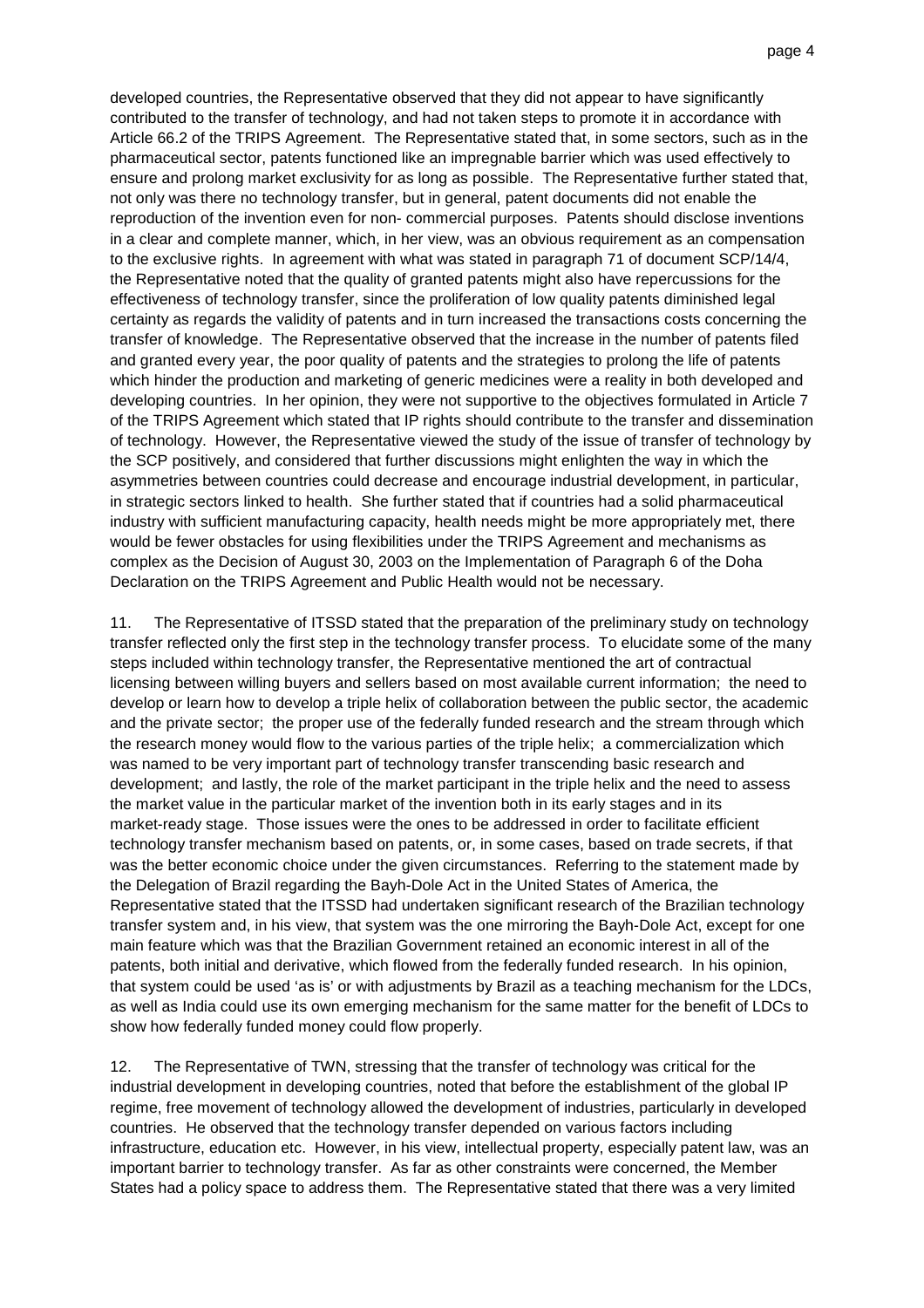space available to developing countries to negotiate the barriers created by patents. Hence, it was important that the SCP focused on patents and technology transfer. Referring to the preliminary study on transfer of technology contained in document SCP/14/4, the Representative stated that it did not address the role of patents in transfer of technology, the potential and actual threats of patents, nor it provided the analyses of the implications of the TRIPS Agreement on transfer of technology, in particular, the TRIPS flexibilities in facilitating the transfer of technology as well as analysis of constraints faced by developing countries in negotiating voluntary licenses. In his view, the preliminary study also failed to report on the global scene of transfer of technology in a manner that would inform the SCP discussions. Noting that the review of the current state of play required a thorough examination of the historical background, together with a comprehensive analysis of the international legal framework on transfer of technology, the Representative observed that some of the critical UN reports on the issue had been ignored. In that regard, the Representative referred to a report which dated back to 1975 on the role of the patent system in transfer of technology to developing countries, prepared by the United Nations Department of Economic and Social Affairs, UNCTAD, and the International Bureau of WIPO, as well as a Compendium of International Agreements on Technology Transfer published by UNCTAD where it had listed technology transfer provisions in 28 multilateral agreements. The Representative further stated that it was high time to carry out a comprehensive assessment of the situation in order to develop a holistic understanding of the issue and chart the way forward. In that connection, the Representative stated that an independent panel or a commission of experts could be established to examine the issue of technology transfer and patents. In his view, such a commission would be able to fill in the information gap which existed on the issue, particularly, in areas that concerned developing countries, such as pharmaceutical, energy, agriculture and food processing technologies. Unlike one-off researches undertaken by external experts, a commission-led process would ensure comprehensive coverage of the issue that would pave the way forward in a transparent and inclusive manner. It could invite and accept submissions from all relevant stakeholders in all sectors, commission background papers in order to come up with comprehensive analysis and recommendations. In his view, establishing such a commission would be the best way to address the importance and urgency of discussing transfer of technology by the SCP, and a sign of WIPO's commitment to its obligation to facilitate transfer of technology under Article 1 of the Agreement between the WIPO and the UN. Referring to examples of commissions which had had influential results across the globe, such as the Commission on Intellectual Property Rights (CIPR) established by the UK Government in 2001, and the WHO Commission on Intellectual Property, Innovation and Public Health in 2003, the Representative wished to see that example followed in WIPO.

## **II. 14th session of the SCP, January 25-29, 2010 [Excerpts from the Report (document SCP/14/10)]**

13. Discussions were based on document SCP/14/4.

14. The Delegation of Spain, speaking on behalf of the European Union and its 27 Member States noted with satisfaction the systematic approach and objectivity shown in document SCP/14/4. The Delegation acknowledged that development and diffusion of new technologies were of fundamental importance to face global challenges such as climate change, health and food security. The Delegation also stated that facilitating technology transfer was an essential element if the Millennium Development Goals were to be achieved. The Delegation noted that the preliminary study also highlighted that the capacity to absorb and apply the technology on the part of the recipient was fundamental to the successful completion of the transfer of technology. The Delegation further observed that the preliminary study noted that both the connection between intellectual property rights and technology transfer, as well as the impact of such technology on innovation and development, were complex issues that might adopt different parameters in each country. Some countries would be better placed than others to absorb and further develop the technologies received, while other countries would require substantive investment and capacity building before reaching that point. The European Union and its 27 Member States agreed that it was not possible to draft a single policy or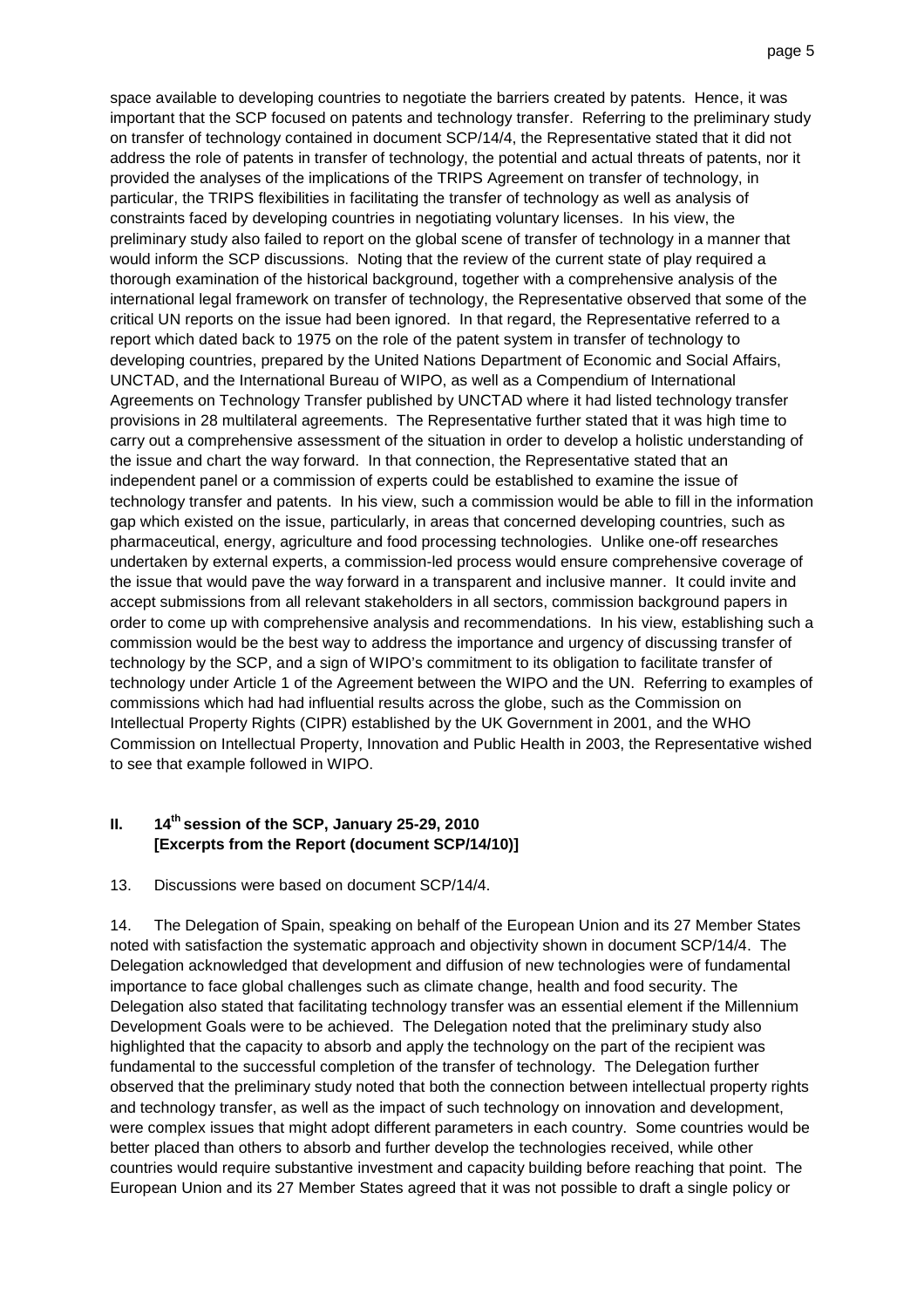law which would maximize technology transfer and its positive impact on every country. The Delegation further noted that the study included several examples that illustrated possible mechanisms and strategies to facilitate technology transfer responding to issues of common concern, such as the unclear definition of the property rights; the asymmetry of information between the patent holder and the potential licensee and the role that an intellectual property expert might exercise in such case; the need to reduce the transaction costs; or the need to prevent abuses by right holders. The Delegation was of the view that a suitable choice of the mechanisms would enable each country to establish the policy and legislation that better fit their particular needs within the framework of the current international commitments. The European Union and its 27 Member States expressed their willingness to contribute to the development of policies designed to facilitate an effective technology transfer, and to that end, reiterated their commitment to work towards the creation of new models to promote innovation based on the close collaboration between the private and public sector. They welcomed and encouraged voluntary initiatives to facilitate the flow of technological knowledge on a global scale, and committed to participate actively and constructively in the debate in order to contribute to the fulfillment of the Committee's objectives.

15. The Delegation of Angola, speaking on behalf of the African Group, expressed the view that it was of great importance to study document SCP/14/4 on transfer of technology, which described and examined the details of the patent system, specifically the aspects of how the patent system could face hindrances in development policies. The Delegation suggested that the preliminary study be updated and include information on how developing countries could overcome those impediments in order to facilitate transfer of patented technology. The African Group also believed that capacity building was needed in order to benefit further from transfer of technology. Moreover, the Delegation hoped to see a study on transfer of technology in least-developed countries (LDCs) in Africa, based on the implementation of Article 66.2 of the TRIPS Agreement, which required countries to provide incentives to their enterprises for the purpose of promoting transfer of technologies to LDC Members of the WTO in that Agreement. The Delegation considered that transfer of technology could take place through joint ventures, investments, personnel reinforcement and collaboration with academia in order to train personnel and to digitalize patent data. The Delegation suggested that the preliminary study be revised in a manner that a link be established between transfer of technology, development and intellectual property, and that the role of the patent system in transfer of technology be defined. The Delegation also stated that multilateral and bilateral agreements on transfer of technology should be examined. The African Group recommended that the preliminary study be discussed in the following session of the SCP in order to examine how the patent system could affect and support transfer of technology. The Delegation hoped that the Secretariat would be able to present a revised study at the following session.

16. The Delegation of the Islamic Republic of Iran requested the Secretariat to further develop the preliminary study and provide concrete and action-oriented solutions for overcoming challenges which impeded transfer of technology to developing countries. The Delegation also requested the Secretariat to further focus on the role of patents in technology transfer for developing countries and to particularly analyze the adverse implication of patents on transfer of technology, including the implications of the TRIPS Agreement. The Delegation pointed out that the preliminary study lacked providing any actual statistics on current technology transfer to developing countries. Finally, the Delegation observed that, in order to have a balanced work program in the Committee, the issue of transfer of technology should be incorporated in the work program of the SCP, since there was a direct link between patents and transfer of technology to developing countries. The Delegation, therefore, considered that the Committee could identify a plan of action to address the major challenges to transfer of technology in relation to patent law and to propose concrete solution from an international law perspective.

17. The Delegation of Sri Lanka aligned its statement with the statement made by the Delegation of Yemen on behalf of the Asian Group, and stated that the preliminary study set the scene at the SCP to initiate meaningful discussions on the subject. The Delegation noted that, according to the preliminary study, the effects of globalization had helped to enhance the technological capabilities in developing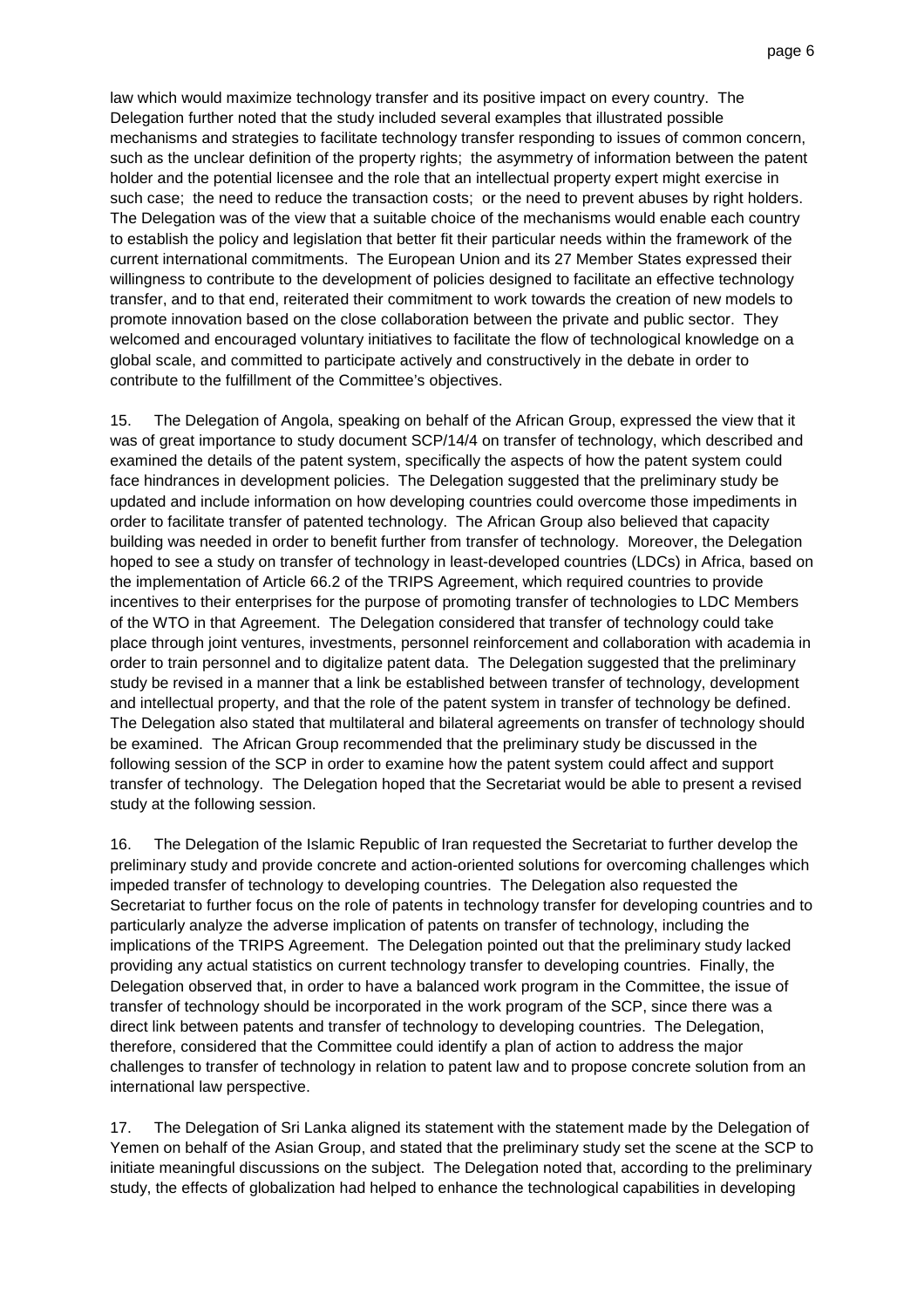countries but that the reality proved otherwise. The Delegation noted that most foreign industrial enterprises in its country did not transfer technology or know-how for the purpose of local development. The Delegation identified two main reasons, namely, that all the skilled workers and the equipment were imported from the country of origin and that most of the highly skilled staff and the senior management were not from the invested country. Therefore, globalization had not fully contributed to the industrial development in developing countries. The Delegation considered that the elements mentioned in paragraph 34 of document SCP/14/4 needed to be further explored to find reasons why the normative development in UNCTAD and the revisions of the Paris Convention in WIPO had not delivered the expected results. The Delegation stated that better policy coherence could be built with respect to foreign direct investment vis-à-vis the poverty alleviation and technological advancement in developing countries through transfer of technology. The Delegation was of the view that, instead of alluding to the fact that transfer of technology might not be possible because of the lack of absorbing capacity in developing countries, the right approach would be to analyze why developing countries could not ascertain absorbing capacity despite many forms of development assistance through multilateral, plurilateral and bilateral agreements. The Delegation considered that such information could lead to identifying the implications of patents on transfer of technology. In the area of other conventions relating to transfer of technology, the Delegation stated that the preliminary study should not be limited to environmental agreements. The Delegation appreciated the fact that the preliminary study reflected the WIPO Development Agenda and its projects concerning transfer of technology. The Delegation noted that such a holistic approach towards development concerns in developing countries was a positive step taken by WIPO. With respect to paragraph 33, which indicated the royalty income collected from the OECD countries by developing countries in the year 2001, the Delegation considered that it would only be fair if the preliminary study indicated the royalty income collected by the OECD countries from the developing world, as the problem laid in the disparity. The Delegation noted that stating the facts would facilitate the countries to have a logical and meaningful debate on the subject under consideration.

18. The Delegation of Burundi associated itself with the statement made by the Delegation of Angola on behalf of the African Group, and stated that transfer of technology should take into account the peculiarities of developing countries regarding their absorptive capacity of technologies. Recalling the Development Agenda and the Ministerial Declaration in July 2009, the Delegation stated that transfer of technology had become an important element with respect to the cooperation between WIPO and the developing world, in particular, LDCs, and that transfer of technology should be userfriendly and development-oriented.

19. The Delegation of Indonesia, in general, welcomed the document, especially the parts on the challenges faced by countries, in particular, developing countries. In relation to paragraph 19, concerning the investment in knowledge creation as a priority under national economies, technological and development policy and strategy in many countries, the Delegation requested further elaboration on that issue in order to obtain a comprehensive picture in the historical context. The Delegation considered that a joint report by the United Nations, UNCTAD and WIPO on patents and transfer of technology published in 1964 could also be mentioned as one of the references in the preliminary study. As regards paragraph 22, which stated that "if the exploitation of the patented invention infringes another valid patent that claims a broader scope of technology covering the said invention, the consent by the owner of such broader patent is required in order to exploit the off-patent invention", the Delegation sought further clarification as to the invention or innovation that fell into the category of public domain. Concerning paragraph 28, the Delegation requested further clarification on the linkage between FDI and technology spill-over, because technological dissemination by developed countries through FDI was mandated by the TRIPS Agreement. Regarding Chapter IV on policy challenges, paragraphs 39 to 47, the Delegation was of the view that it was a good reference especially for developing countries. On paragraph 40, the Delegation requested further elaboration regarding the difficulty of quantifying the flows of technology transfer, since it had been said by many that transfer of technology was always linked to IPRs and global investment. The Delegation considered that it was a necessity to get a broader picture based on the comprehensive data on trade in technology and the investment on global research and development. The Delegation, therefore,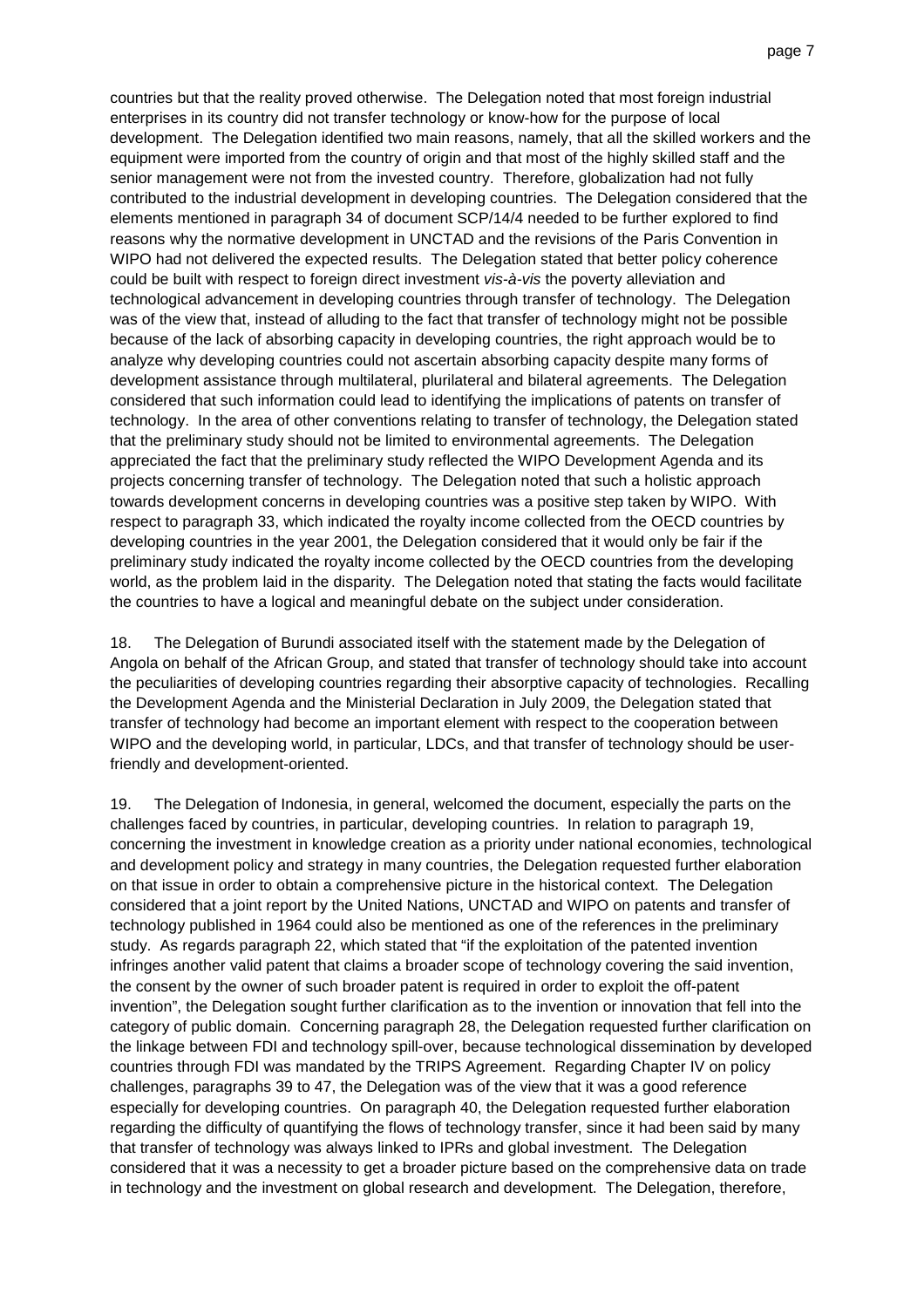suggested that WIPO prepare a collaborative study in cooperation with other related organizations such as WHO, UNIDO and UNCTAD. In relation to paragraphs 67 to 72 concerning the challenges faced by developing countries, the Delegation was of the view that technology transfer had two sides: one was that developing countries should improve their absorptive capacity, but the other related to developed countries and how they could facilitate the transfer of their technologies to developing countries.

20. The Delegation of Brazil noted that paragraph 110 of document SCP/14/4, which related to the concerning pros and cons of the ex-ante control of technology contracts as opposed to ex post control, suggested that there might be advantages in the ex-post control or the control after the contract had been signed and come into effect. The Delegation stated that its experience on that issue was different. It explained that its law required the national patent authority to review all intellectual property contracts before they entered into force in order to protect the local recipient of technology against possible abuse of provisions and clauses in the contract, and stated that it did not seem to indicate any problem in the inflow of technology to Brazil. The Delegation, therefore, expressed the view that, at least according to its national experience, such ex-ante control was quite successful. The Delegation recalled that, in relation to transfer of technology and technical training, it had been trying, together with several developing countries, to implement Articles 66 and 67 of the TRIPS Agreement and the recommendations of Cluster A of the Development Agenda.

21. The Delegation of the Bolivarian Republic of Venezuela supported the statement of the Delegation of the Islamic Republic of Iran, requesting the Secretariat to focus on the question of how patents affected transfer of technology and recommending the inclusion of the issue in the future work program of the SCP. The Delegation considered that the issue of transfer of technology needed to be related to the TRIPS Agreement and public health. In that regard, it noted that only 28 Members had signed a Protocol amending the TRIPS Agreement, and therefore it requested the Chair to informally undertake consultations to find out why the compulsory license system available under the TRIPS Agreement had been used only by Rwanda and Canada and why transfer of technology to developing countries did not proceed as had been originally planned.

22. The Delegation of Egypt stated that the issue of technology transfer was an issue of a high level of importance. The Delegation expressed its satisfaction with the inclusion of the issue in the agenda of the SCP and delivering a preliminary study on the topic, as the issue had not been discussed at WIPO over the previous years. The Delegation was of the view that, historically, WIPO had done a limited amount of work on the issue, despite the fact that international instruments, particularly the WIPO-UN Agreement, referred specifically to technology transfer. Article 1 of that Agreement stated that the United Nations recognized the World Intellectual Property Organization as a specialized agency, and listed WIPO's responsibilities, one of which was to facilitate the transfer of technology related to industrial property to developing countries in order to accelerate economic, social and cultural development. The Delegation, therefore, considered that WIPO had an institutional role to play on the issue. The Delegation noted that, on the other hand, with regard to the subject matter of intellectual property, Article 7 of the TRIPS Agreement pertained directly to the windfall that should arise from the protection and enforcement of intellectual property, namely, diffusion, transfer and dissemination of technology. In that light, the Delegation appreciated the preliminary study which carried forward a degree of objectivity and set new grounds in terms of WIPO publications. Referring to paragraph 60 of document SCP/14/4 acknowledging that there was no conclusive evidence or limited conclusive evidence with regard to the impact of the patent system on flows of FDI, the Delegation welcomed such observation, as it reflected the objective academic assessments that had been undertaken in that area. The Delegation, however, pointed out some drawbacks to the preliminary study, and suggested a revised version or an Annex to the document for the consideration of the Committee. As regards the lack of definition of the term "transfer of technology" in the document, the Delegation believed that the revision of the preliminary study could be guided by the draft Code of Conduct on the transfer of technology (1985), which had done considerable work with regard to defining that concept. As regards Section 3 of the document, the Delegation was of the opinion that it failed to take into account the historical background. In its view, the preliminary study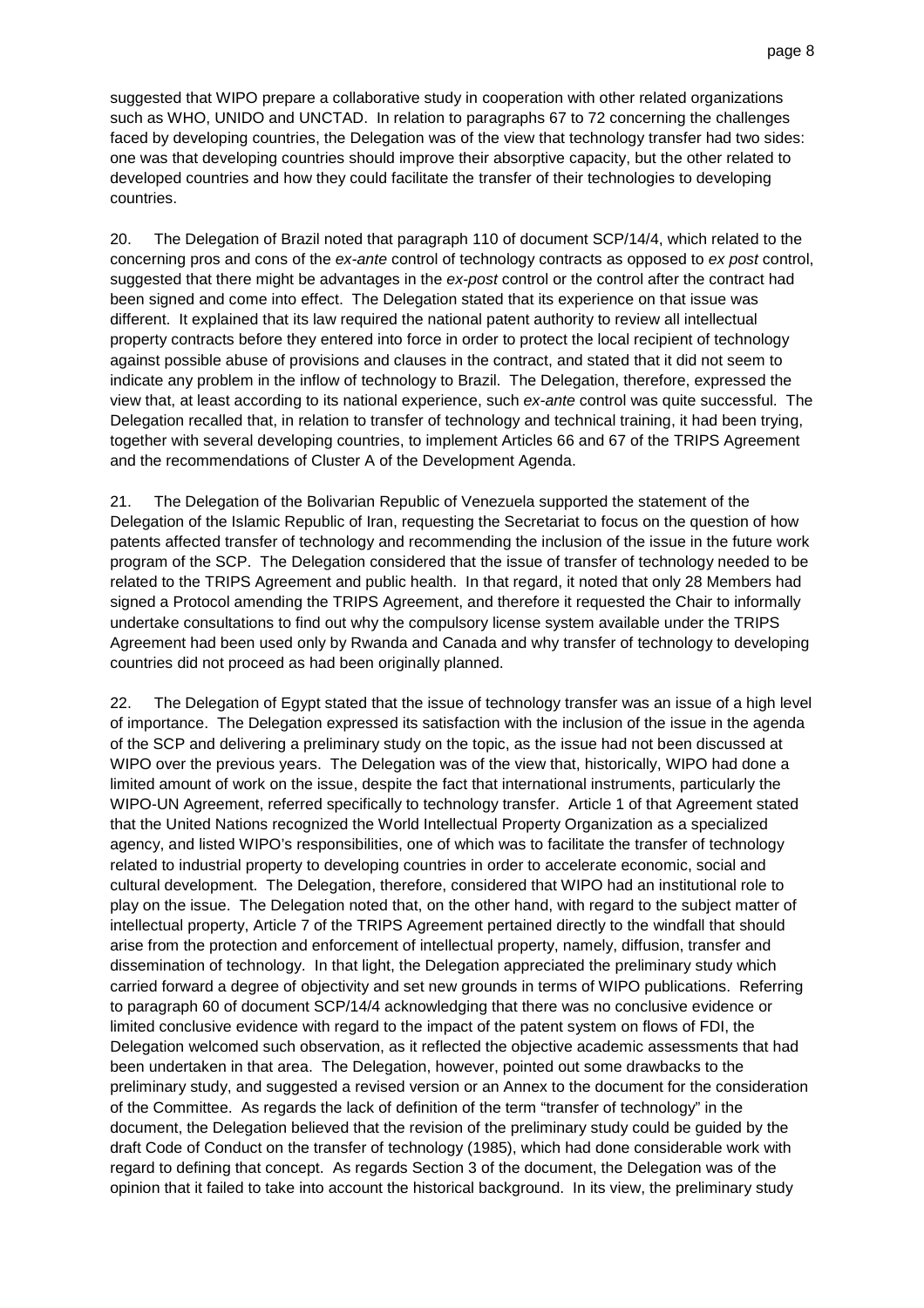had not made legitimate reference to the work undertaken by the United Nations since the publication of the UNCTAD report on technology transfer in 1964. As regards Section 5, the Delegation was of the view that the document did not fully describe the criticism of the patent system with regard to barriers that particular levels of patentability or of protection might represent for technology transfer. While those were contributions that were acknowledged, the Delegation considered that paragraph 56 could be further elaborated with respect to some of the negative impacts on the patent system. Concerning Section 6, the Delegation stressed the importance of the international regulatory framework, and noted that the international regulatory framework should be a key concern. As there had been considerable discussions on the impact of free-trade agreements, economic partnership agreements and plurilateral agreements on appropriate transfer of technology, the Delegation pointed out that these should be reflected in the preliminary study. Further, the Delegation noted that, although the issue of climate change was very important, there was too much focus on that issue. The Delegation hoped that the treatment of technology transfer in WIPO should be more systematic, aiming at broader discussions on what was sometimes referred to as the classical issues of technology transfer, i.e., the classical industries that would have a direct impact on economic development in large parts of the membership. Noting the considerable work done by UNCTAD on international arrangements of technology transfer, the Delegation felt that there should be more collaboration between the two organizations. As regards public-private partnerships in Section 8, the Delegation was of the opinion that the issues of concern in the setting of a multilateral organization were primarily geared to trans-boundary transfer of technology. It noted that, although public-private partnerships could entail a foreign element, the Bayh-Dole Act, for example, essentially geared towards mobilizing national resources in order to promote innovation and transfer of technology, but had less impact on the possibility of developing private-public partnerships in a trans-boundary context. The Delegation further noted that, while it could be interesting to look into the successful models of highly advanced market economies, simulating such a model would be problematic in view of different levels of development. The Delegation recalled that, according to some US officials, implanting the Bayh-Dole Act in a foreign country might cause more problems than benefits. Concerning Section 10, the Delegation requested further expansion of that Section and moving that part to the beginning of the document. The Delegation observed that requests by developing countries in the UN system over the past four decades had been geared towards a transfer of technology that should contribute to development. While the Delegation was pleased with the reference to the Development Agenda, it noted that no analysis on how those recommendations pertained to the issues raised in the document was made. The Delegation was of the opinion that there would be further discussions on that particular issue with regard to future work. The Delegation recommended more collaboration with other UN Agencies, for example, by organizing a briefing session with leading UN Agencies on the issue of technology transfer. It further suggested that setting up an independent commission to consider the issue of technology transfer would be a good way forward, given that the issue of technology transfer was a cross-sectoral issue in WIPO, such as in the SCP and the CDIP. In its view, it would undoubtedly arise in other committees and bodies of WIPO. Finally, the Delegation noted that, following the discussion at the fourth session of the CDIP, a proposal concerning a project to implement the recommendations on technology transfer had been submitted by a like-minded group of developing countries earlier in January 2010. The Delegation believed that such a proposal would contribute to streamlining a broad task that concerned more than one committee. The Delegation stressed the important role the SCP and other committees, most importantly the CDIP, could play on the issue of technology transfer.

23. The Delegation of Guinea associated itself with the statement made by the Delegation of Angola on behalf of the African Group. The Delegation was of the view that the preliminary study should focus more on FDI and the role of intellectual property in that process, since transfer of technology could contribute to capacity building, both in infrastructure and human resources, through mergers and acquisition. The Delegation encouraged developed countries to review their activities concerning transfer of technology in developing countries, as it would allow a better understanding of the impact of the patent system at the multilateral and bilateral levels and its effect on different economies.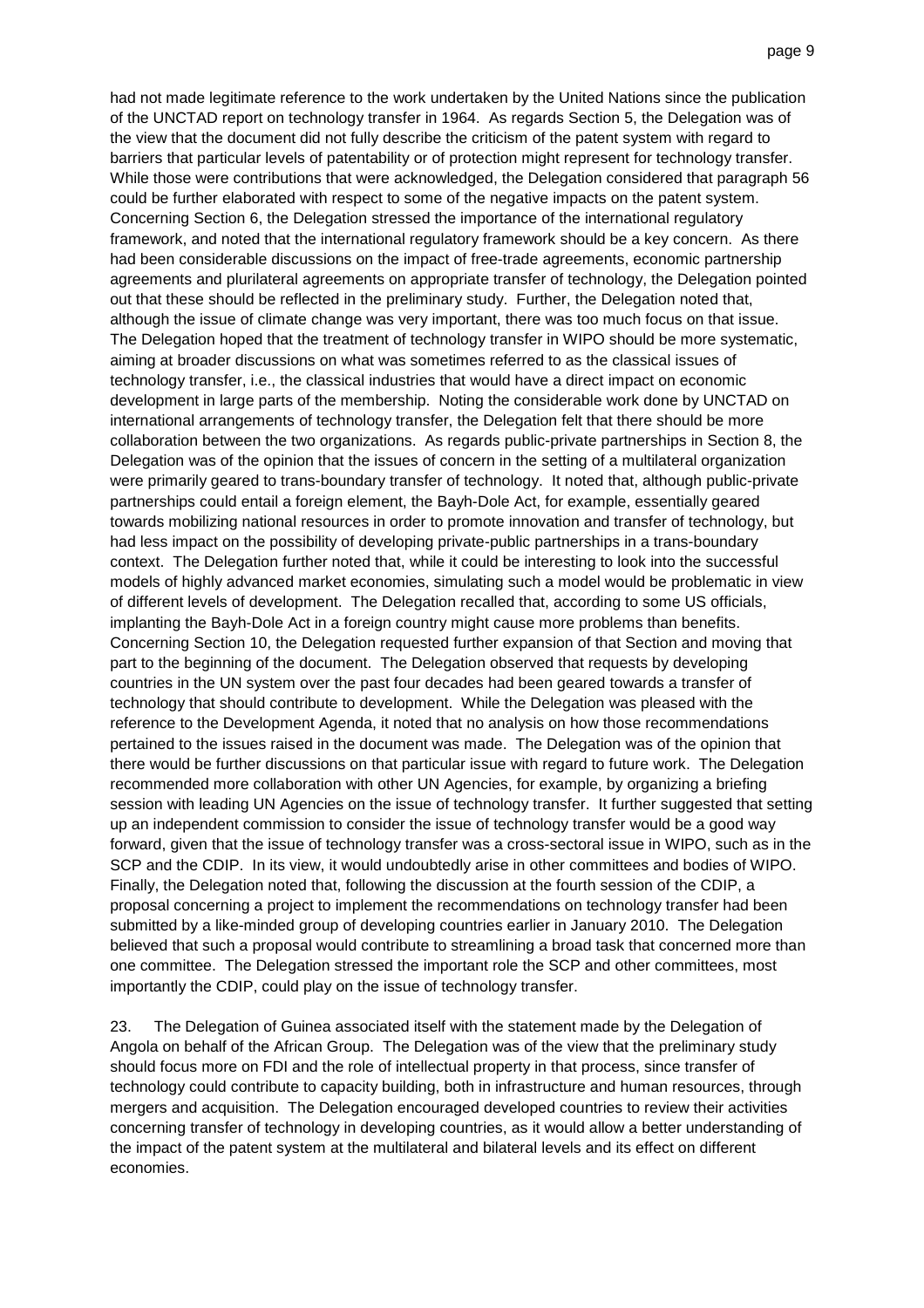24. The Delegation of Guatemala stated that, despite the efforts that had been made in the preliminary study, there was still a gap between theory and practice on the subject of transfer of technology. The Delegation noted its difficulties in implementing public policies and involving private enterprises in its country to facilitate transfer of technology with a view to stimulate local innovation and development of marketable products. The Delegation, therefore, believed that such issues should be discussed by the Committee or by an independent committee as suggested by the Delegation of Egypt. It further considered that the preliminary study could be enriched by documents from other organizations and by adopting practical guidelines. The Delegation noted that, in analyzing the capacity of small developing countries in making use of R&D cooperation agreements or licensing agreements, Guatemala could be a useful example.

25. The Delegation of India stated that a sufficient disclosure of patented inventions played an important role in the processes of dissemination and transfer of technology. However, in its view, the right holders often did not disclose the required information in a clear and succinct manner, which directly affected not only the quality of patents, but also the dissemination and transfer of technology. Further, it considered that patent trolls and patent thickets, which had been a strategy steadily used by right holders, also affected a seamless transfer of technology. Therefore, the Delegation suggested that the document further examine how the patent system could better contribute to a seamless transfer of technology in order to narrow that gap. The Delegation further recommended that a special study be undertaken as to how the patent system might be dealt with in a positive way to allow transfer of technology, in particular, in the areas of climate change, food security and other complex topics. As other delegations had pointed out, the Delegation noted that the issue of transfer of technology, which was a cross-cutting issue in WIPO, was at the center of the Development Agenda. The Delegation supported the creation of an independent commission that would examine the issue of transfer of technology in greater detail and suggest implementable recommendations.

26. The Delegation of Chile stated that transfer of technology was a critical issue, since it was a source of innovation that allowed a third party to make use of the existing technology and to further develop new solutions as the result of the knowledge gained through the transfer of technology. From that standpoint, the Delegation appreciated the document that set out the various dimensions relating to transfer of technology. The Delegation recalled that the incorporation of the issue of technology transfer into the agenda was consistent with the first strategic objective of WIPO and with Recommendation No. 8 and Cluster C of the Development Agenda. As the issue was a matter of great relevance to all Member States, the Delegation stated that the preliminary study should remain open for comments.

27. The Delegation of Pakistan noted that the preliminary study could provide an effective basis for future deliberations of the issue in the Committee. The Delegation believed that the crux of the issue at hand had been handled under paragraph 56 of document SCP/14/4, where it was said that even if patent protection was not an obstacle to the transfer of technology, that did not necessarily mean that the current patent system fully contributed to the promotion of transfer of technology. In its view, those two assumptions could be the starting point for future discussions, and the Delegation suggested further elaboration by the Secretariat. Further, the Delegation was of the opinion that the preliminary study did not discuss the key questions of whether the patent system was functioning effectively and efficiently, and whether the patent system could improve transfer of technology. According to the Delegation, provision of any answers or suggestions on how the patent system could better contribute to technology transfer and narrow the technological capacity gap would add value to the preliminary study. The Delegation further noted that the preliminary study should have acknowledged and analyzed the constraints by developing countries to use the tools for technology transfer, including voluntary and commercial licenses, and referred to paragraphs 14, 18 and 30 of the document. Finally, the Delegation suggested that: (i) a revised version of the preliminary study should identify constraints and adverse implications of patents on transfer of technology within WIPO's framework; (ii) in the light of an enhanced understanding of the adverse implications of patents on transfer of technology, developing countries could identify a plan of action to address the major challenges, which included policy changes, technical assistance, information exchange, norm-setting, etc., covering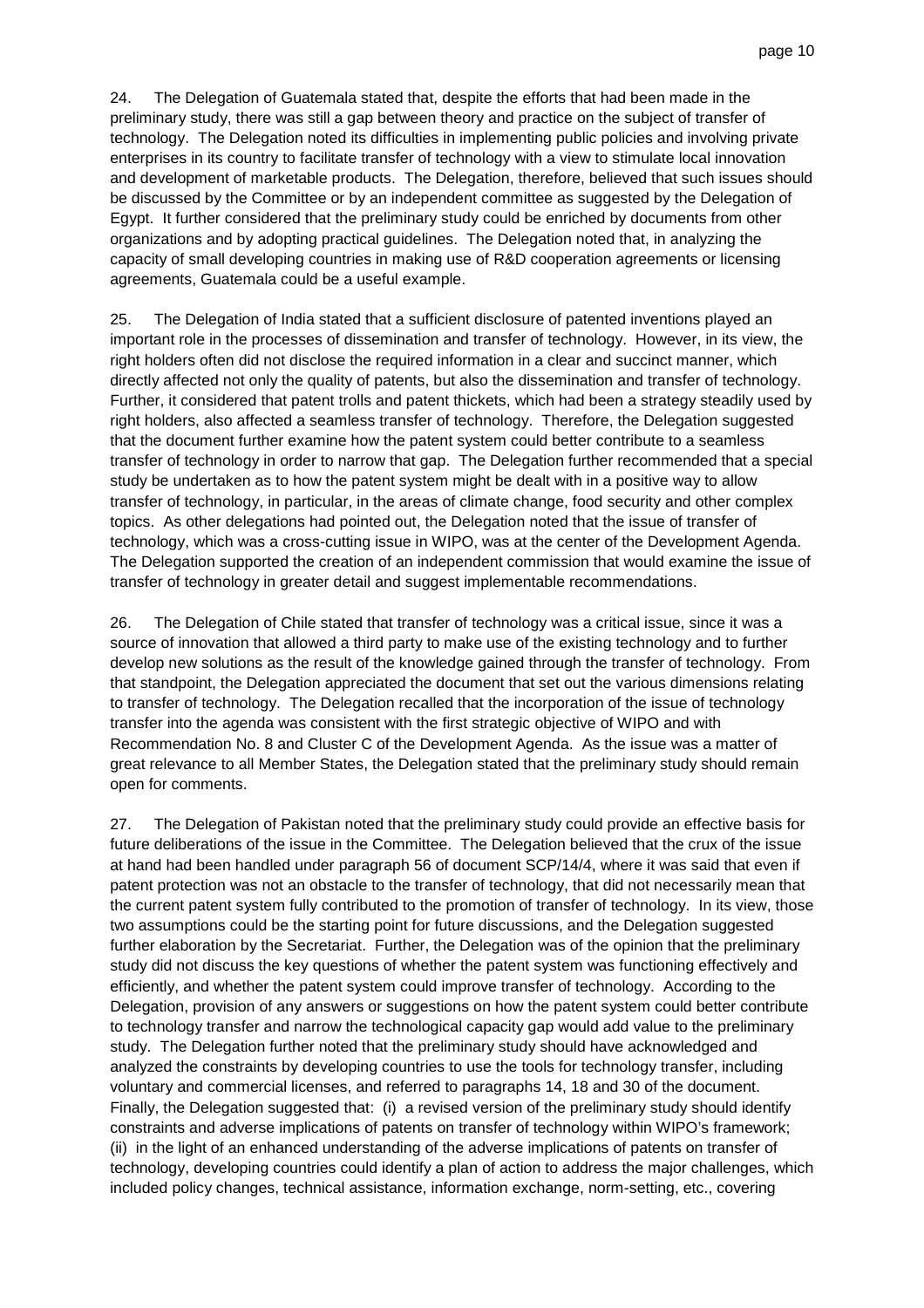domestic and international actions; (iii) in order to develop a thorough understanding of the issue, the following session of the SCP could invite various UN agencies, such as UNCTAD, WHO and UNIDO, to make presentations on the past and present work on technology transfer; and (iv) an independent panel of experts could be established to deal with the question of technology transfer and patents.

28. The Delegation of Bulgaria disagreed with many who believed that the patent system was an obstacle to transfer of technology. The Delegation noted that while it might be an obstacle, patents played, in fact, a minor role in transfer of technology. It stated that a licensing agreement involving goodwill and a wish from the side of both transferor and transferee was always a success. The Delegation considered that WIPO could devise ways in facilitating transfer of technology and removing obstacles by providing relevant information to consenting parties who wished to transfer technology. As examples, the Delegation noted the IBM database, which indicated technologies that were ready for licensing, and the German Patent Law that provided for special reduction of fees for companies who filed patent applications and indicated that they were ready to license their technology. On the other hand, the Delegation did not believe that WIPO could, by shaping the patent system, overcome the issue of the goodwill of the parties involved in the process of transfer of technology. The Delegation considered that one important element which was missing in the document was statistics. While, for many years, statistics on transfer of technology had been discussed, the Delegation observed that there were very few countries that had provided official statistics in the past, for example, some reports in the United States of America, the regular publication of National Center for Intellectual Property in France and statistics on technology transfer and on intangible transfer published every two years in Germany. In its view, that was a matter which should be regulated at the national level and WIPO could provide advice on statistics comprising intellectual property rights and how to oblige companies to report on transfer of technology. The Delegation was of the opinion that such statistics would show where the obstacles were, and would allow developing countries to analyze their own situation. The Delegation further noted that, often, the statistical data on transfer of technology included royalties for copyright, and stressed the need to separate such information from patents. As regards one of the recommendations of the Code of Conduct that developing countries should establish a licensing regime for transfer of technology and each technology transaction should be recorded at the national level, although the Delegation felt positive about the abandonment of such a recommendation in general, it however considered that information for statistical purposes should be integrated into the national system to provide reliable data for further analysis. On the question as to whether a country, not a private enterprise, could be an obstacle to transfer of technology, the Delegation noted that, despite some examples in the past, such as the Coordinating Committee for Multilateral Export Controls (CoCom), no such obstacle existed in the free-trade world. The Delegation concluded that WIPO could be a facilitator by providing tools and means to evaluate the flow of technology, to identify obstacles, and to eventually find remedies to those obstacles.

29. The Delegation of Senegal associated itself with the statement made by the Delegation of Angola on behalf of the African Group. With regard to the definition of the term "transfer of technology", the Delegation suggested that the document properly define that term, as that would be the basis for defining the scope of the issue. The Delegation sought clarification as to whether, with due respect to the flexibilities in the international patent law, there was a possibility of having rules of procedure which would facilitate transfer of technology, make it more efficient and effective and render it more responsive to key developing needs. Further, the Delegation suggested that the Committee consider cases of transfer of technology which had lead to the resolution of a public policy issue, thus illustrating experiences from the past. The Delegation concluded by stressing the importance of having an overview of the problem and its background in order to have a clear idea about future actions in reaching the goals with respect to transfer of technology.

30. The Delegation of the Bolivarian Republic of Venezuela stated that the question of patents should not be considered in terms of business. The Delegation was of the view that traditional knowledge, energy and other facets also needed to be considered and, therefore, the best way to regulate transfer of technology should be examined. In addition, it noted that questions to be analyzed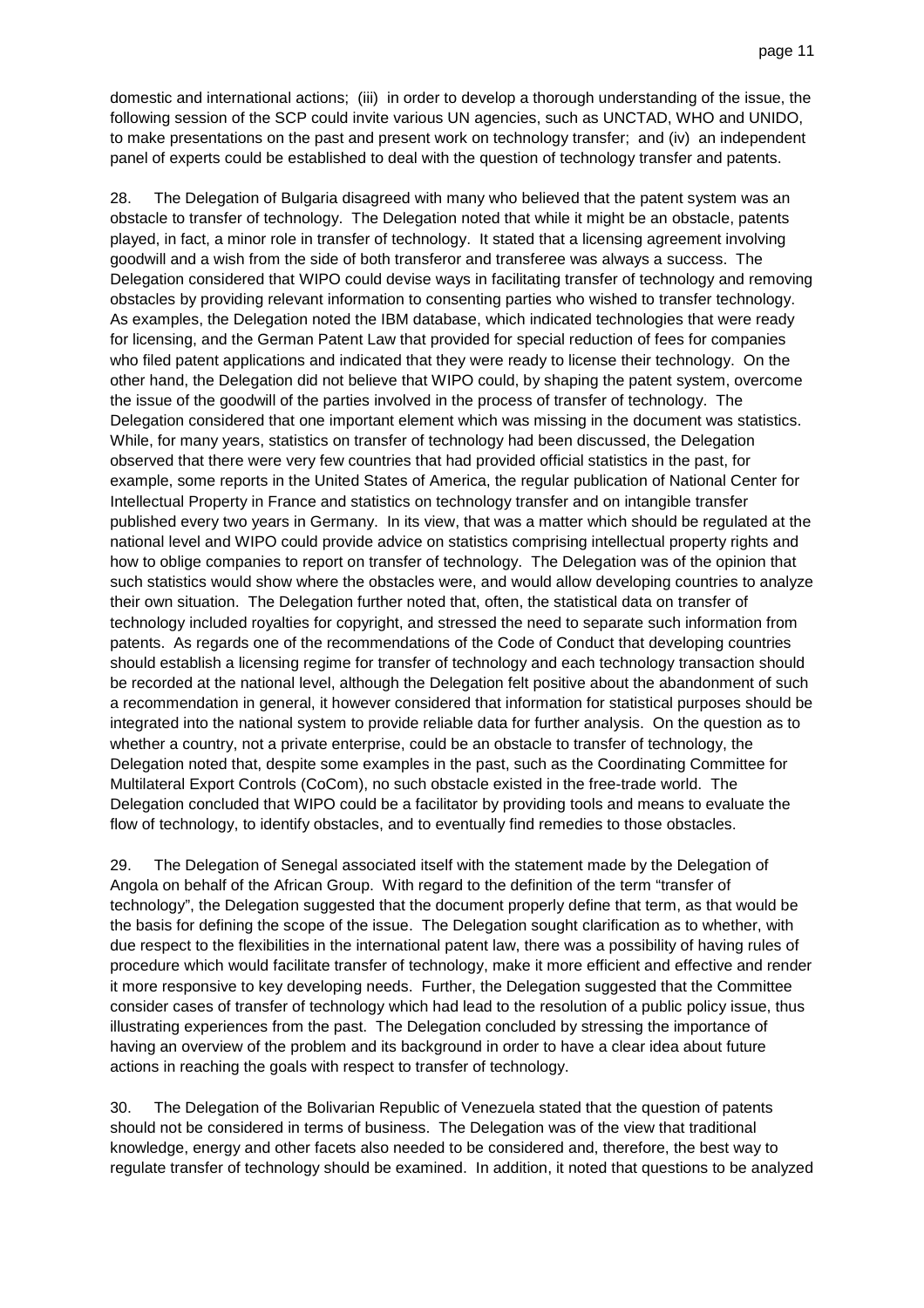were how transfer of technology could be made effective and how it could be brought in line with ethics and morality.

31. The Delegation of Germany supported the statement made by the Delegation of Bulgaria. It agreed with the analysis provided in paragraphs 53, 56 and 57 of the preliminary study that the IP system per se was not to be considered a barrier to technology transfer. The Delegation also supported the idea of collecting more factual evidence on possible barriers to technology transfer which might well lie outside IP. It considered that WIPO should play a leading role in exploring how to facilitate technology transfer.

32. The Delegation of El Salvador, supporting the Delegation of Guatemala, stated that the Committee should develop modalities for transfer of technology. Noting the importance of the issue for developing countries, it also supported some further ideas suggested by the Delegations of Egypt and Indonesia.

33. The Delegation of Algeria aligned itself with the statement made by the Delegation of Angola on behalf of the African Group. The Delegation was of the view that the preliminary study did not sufficiently focus on how the patent system could facilitate transfer of technology. Moreover, looking at the flexibilities allowed under international law, it considered that the preliminary study did not address the hindrances which countries were facing in order to use those flexibilities. The Delegation was of the opinion that the current work in WIPO, specifically the proposal concerning the project on transfer of technology presented by like-minded countries, should be taken into account. It also suggested that a revised version of the preliminary study reflect experiences in transfer of technology in developing countries.

34. The Delegation of Switzerland stressed the importance of focusing on transfer of technology and its links with patents in the Committee. In that connection, the Delegation supported the position stated, and the proposals made, by the Delegation of Bulgaria as a way to move forward on the subject of transfer of technology.

35. The Representative of GRUR stated that the preliminary study was comprehensive and touched upon all important factors which were relevant for the political, economic, social and legal questions arising in the context of transfer of technology policy on a national and international scale, and had no doubt that the role of patent protection was clearly defined in that regard. He further noted that the document was up-to-date and comprehensive in respect of the most recent developments concerning topics ranking high on the agenda of world leaders, namely, the Copenhagen Conference on climate change. The Representative raised the question of why the question of IPRs related to green house technology on the transfer of technology had disappeared from the agenda of that Conference and suggested that WIPO study those developments. Referring to the strong engagement of the Director General demonstrated in his opening report at the previous session of the WIPO Assemblies, the Representative was of the view that that field of technology was particularly fit for a detailed scrutiny and further study, contrary to what had been said by the Delegation of Egypt. The Representative, however, pointed out that the important role of the PCT was missing from the document. According to the preamble of the PCT, as it had been referred to in previous meetings of the Working Group under the PCT, there was a clear reference on the obligation under the PCT legal framework to direct the PCT towards making the legal systems of developing countries more efficient, by providing easily accessible information on the availability of technological solutions applicable to their special needs and by facilitating access to the ever expanding volume of modern technology. In the Representative's view, this was a transfer of technology aspect that was clearly provided in the preamble of the PCT, and he suggested that a chapter on the role of the PCT and its contribution to the international transfer of technology be added, or a special study on that matter be mandated.

36. The Representative of ALIFAR noted that while the document analyzed the relationship between patents and transfer of technology, in reality, the feedback did not always take place in that manner. Referring to paragraph 52 of the document, the Representative agreed that a patent system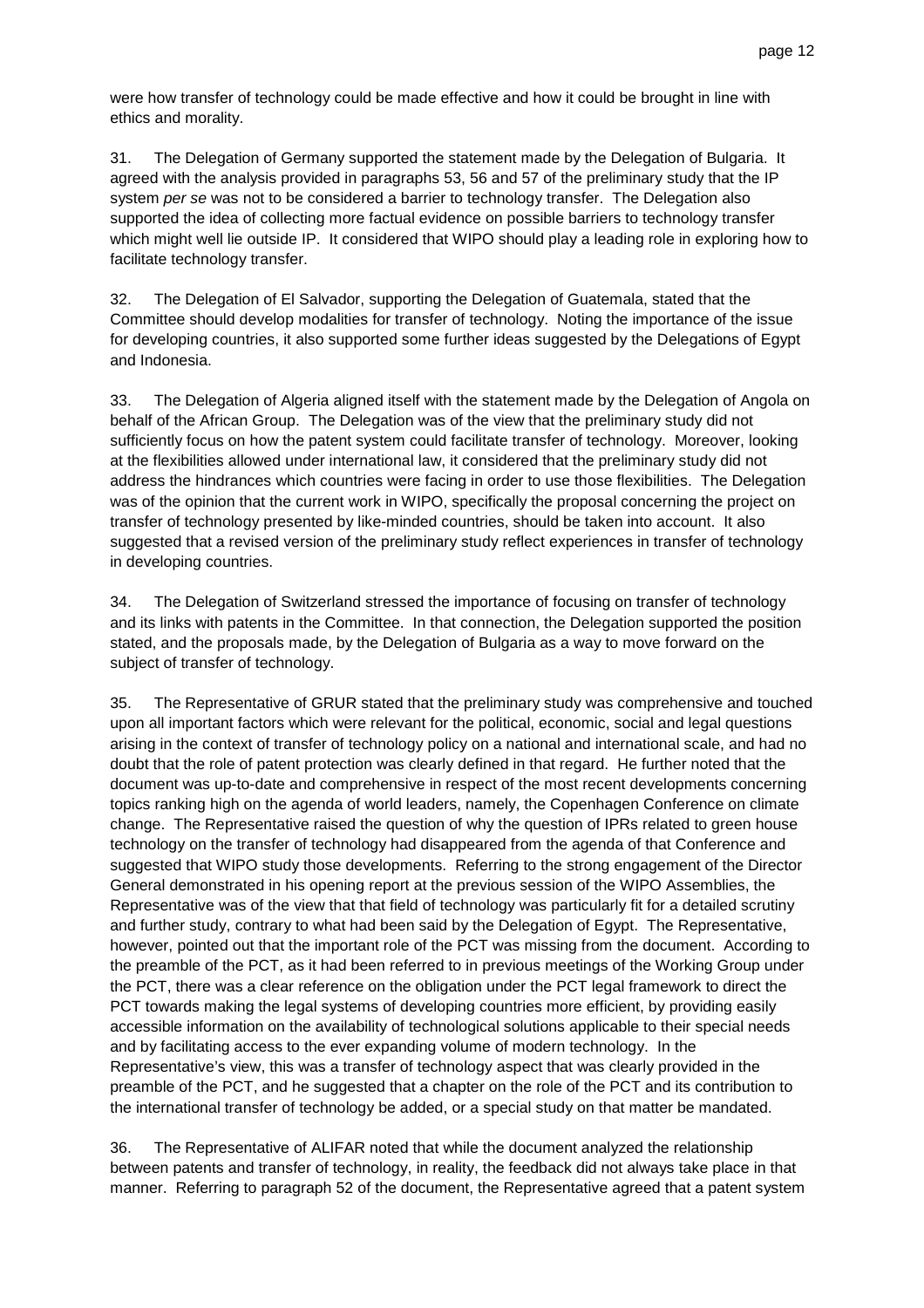could make positive contributions to the efficient transfer of technology only where the system functioned in a way for which it was intended. She stated that the document showed that the exclusive right could be used to promote the exchange of knowledge and collaboration between researchers, and that the patent system aimed to improve the efficiency of the flow of knowledge and facilitate the transfer of technology. In addition, it was stated in the document that the disclosure of inventions also played an important role in the effectiveness of the transfer of technology. However, the Representative further noted that that vision could appear theoretical, at least in some technological areas. She explained that, in general, in the pharmaceutical industry once a patent had been obtained, patent rights were used for exclusivity in the market and that innovative companies were rarely willing to exchange knowledge. The Representative noted that the future of some recent initiatives that promoted patent pools could highlight the ways for exchanging the knowledge and transferring of technology. In her view, quite often, patents were not disclosed in a clear and complete manner, and not all offices sufficiently respected the requirement for clear and sufficient disclosure of inventions so that a person skilled in the art could carry out those inventions. While proper disclosure partly balanced out exclusive patent rights, she noted that such disclosure did not always occur. Referring to paragraph 48 of the document, the Representative clarified that in the pharmaceutical industry, if a product were to be manufactured or sold without the patent holder's consent, but developed and approved in accordance with international standards, it could be considered a case of patent infringement but not of counterfeit medicines. She further stated that counterfeiting medicines was a crime against public health which was not in any way linked to an infringement of intellectual property rights. She felt that the confusion between the two led national systems in some countries, including some countries in Latin America, to prevent the importation of certain materials required for the manufacture of legitimate drugs. The Representative also shared the view expressed in the document regarding the issue that even when patent protection was not an obstacle to the transfer of technology, it did not mean that the current patent system contributed fully to its promotion. The Representative stressed the importance of finding the best way for the patent system to effectively promote transfer of technology and reduce asymmetries in the technological capacities of various countries. She was of the view that the Committee's discussions should be further developed in that regard.

37. The Representative of TWN stated that technology transfer in the context of patents was particularly relevant to the conduct of industrial development of developing countries, and patents had received renewed attention in the context of public health, climate change and food security. Along the history of international deliberations on patents and transfer of technology during the last 50 years, the Representative referred to a report entitled "The Role of the Patent System in the Transfer of Technology to Developing Countries" prepared jointly by WIPO, the United Nations Department of Economic and Social Affairs (UNDESA) and UNCTAD in 1975. the Representative explained that that publication had established some of the basic legal principles on international technology transfer, which essentially had been captured in many multilateral conventions or treaties, and quoted Article 144, paragraph 2 of the Law of the Sea Convention, which casted an obligation on the authority established under the Convention to carry out programs for the transfer of technology to enterprises in developing countries with regard to activities in the area, including inter alia facilitating enterprises of developing countries to access the relevant technologies under fair and reasonable terms and conditions. The Representative further noted that the UNCTAD Compendium of International Arrangements on Technology Transfer listed technology transfer provisions in 28 multilateral agreements, including the TRIPS Agreement. The Representative, however, considered that there was little movement to translate such legal obligations into practice. One of the recent studies published by the ICTSD showed that, out of 292 programs reported by developed countries under the obligation under Article 66.2 of the TRIPS Agreement, only 54 programs, that was roughly around 22% of the programs, met the targeting LDCs and WTO member with the program or policy that encouraged technology transfer. The Representative was of the view that the only change since 1975 was the more relentless expansion of the scope of patent protection and carving up of the safeguard, including tools for technology transfer, through the TRIPS Agreement, bilateral and plurilateral treaties and other agreements. He believed that the TRIPS Agreement had taken away one of the most important tools of technology transfer by recognizing the right to import as the exclusive right of the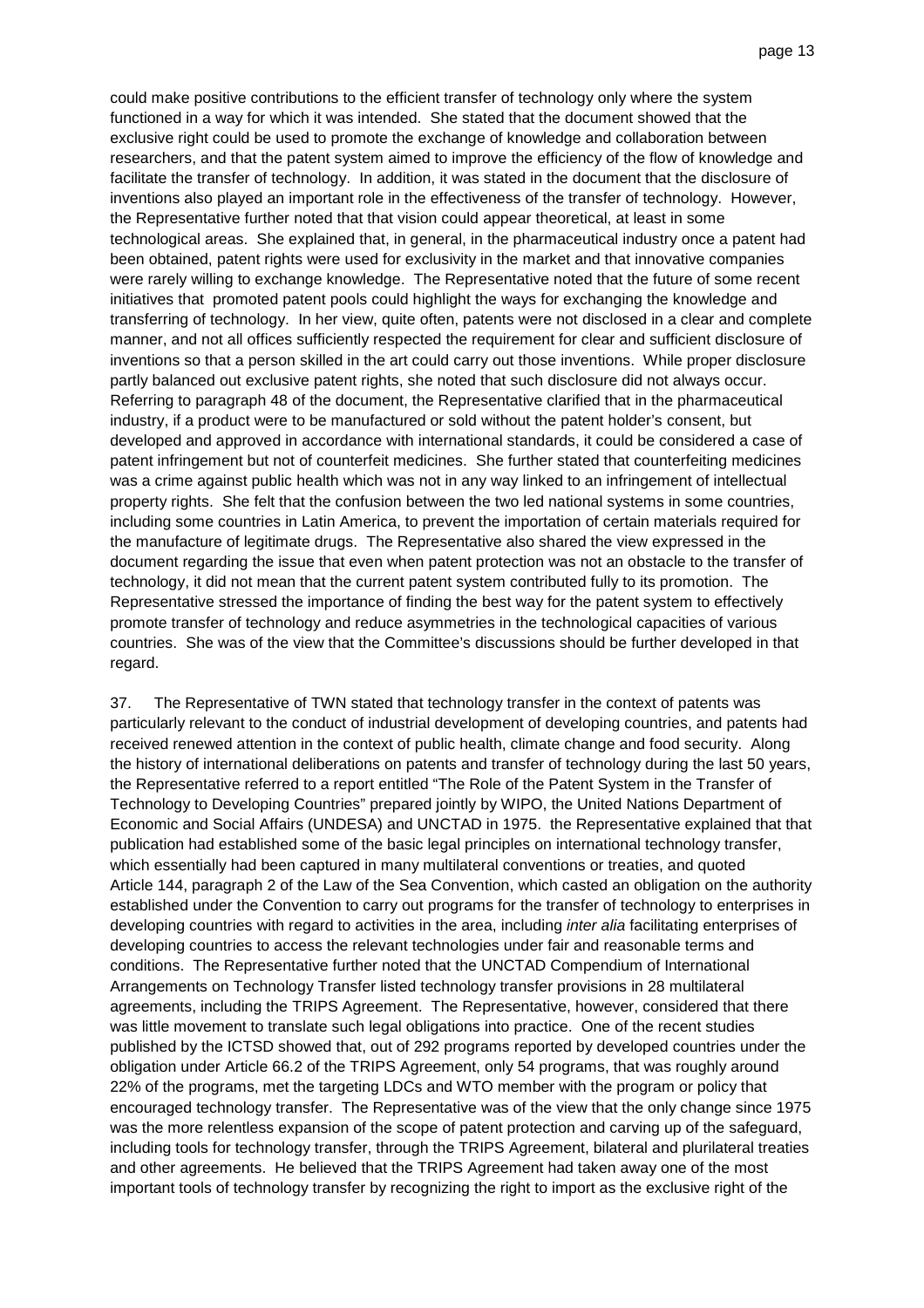patent holder, and that developing countries were left with only limited options for venturing technology transfer which included compulsory licensing on local working. The Representative expressed the opinion that the preliminary study fell short of giving a clear picture on the current state of play with regard to technology transfer. He suggested a revision of the preliminary study by including the following: (i) a summary of the history of international deliberations with regard to technology transfer, especially the major findings of the WIPO co-authored report on technology transfer; (ii) inclusion of a robust analysis of technology transfer and its implications for development, precisely at the beginning of the study rather than as a last chapter, providing all the relevant statistics to develop a correct understanding regarding international technology transfer; (iii) analysis of the adverse impact of patents on transfer of technology; (iv) an overview of the licensing provisions which might adversely affect the further transfer of technology or diffusion of technology in developing countries; and (v) an analysis of the international legal obligations on transfer of technology.

38. The Delegation of Thailand stressed the importance of technology transfer in relation to the industrial development of countries. The Delegation, supporting the statement made by the Delegation of Bulgaria, requested the Secretariat to elaborate statistics on the trend of technology transfer in order to grasp the real impact of patents on technology trade.

39. The Delegation of the Dominican Republic stressed the importance of transfer of technology, as it was a tool which supported advancing technological knowledge, and endorsed the promotion of transfer of knowledge and technology in order to meet development goals.

40. The Representative of FSF-Europe agreed with the statement made by the Delegation of Spain on behalf of the European Union and its 27 Member States that efforts to transfer technology must be complemented by the capacity of the recipient to absorb that technology. He also concurred with the European Union and its 27 Member States that businesses and individuals would have a central role to play in increasing the flow of knowledge around the world. He believed that businesses and individuals which formed the global free software development community provided an example which should be studied in more depth. As for topics which were not addressed in the present preliminary study in detail, he considered that the two ways to obtain new technology described in paragraph 19 of the document should be complemented by a third possibility, i.e., to develop a new technology in cooperation with others, which had the advantage that soon all participants in the process would have an equal level of expertise. The Representative agreed with the views of those delegations which considered the patent system as only one tool among others available to encourage technology transfer. He explained that, in the field of free software, also known as open source, recent studies demonstrated that the process of developing and adapting software helped users to make technology truly their own. They became creators of knowledge rather than merely passive consumers of proprietary technologies. He expressed the view that, as many free software projects were developed in open and collaborative processes, that increased the absorptive capacity as discussed in paragraph 42 of the document. He emphasized that, as described in the FLOSS impact report prepared by the United Nations University MERIT Institute in 2007 on behalf of the European Commission, free software works were a free of charge, high quality training environment, and that developers benefited from a type of informal apprenticeship, which was in effect a form of technology transfer between those who paid for formal training and those who did or could not. In his view, knowledge flew from big companies to small ones and from rich countries to poorer ones, and as the necessary skills spread, business activity increased. He considered that the earning capacity of participating developers grew demonstrably even without an explicit investment in formal training and referred to paragraph 22 of the document that gave brief consideration to technologies not covered by patents. Since the Representative believed that those points highlighted the importance and the potential of innovative approaches to put patents and copyright into the service of social and economic development, he encouraged the Committee to consider the enabling effect of those approaches in more depth.

41. The Delegation of Malaysia noted that, as stated by the Delegation of India, insufficient and ambiguous disclosure of patented inventions were deterrent to the success of transfer of technology.